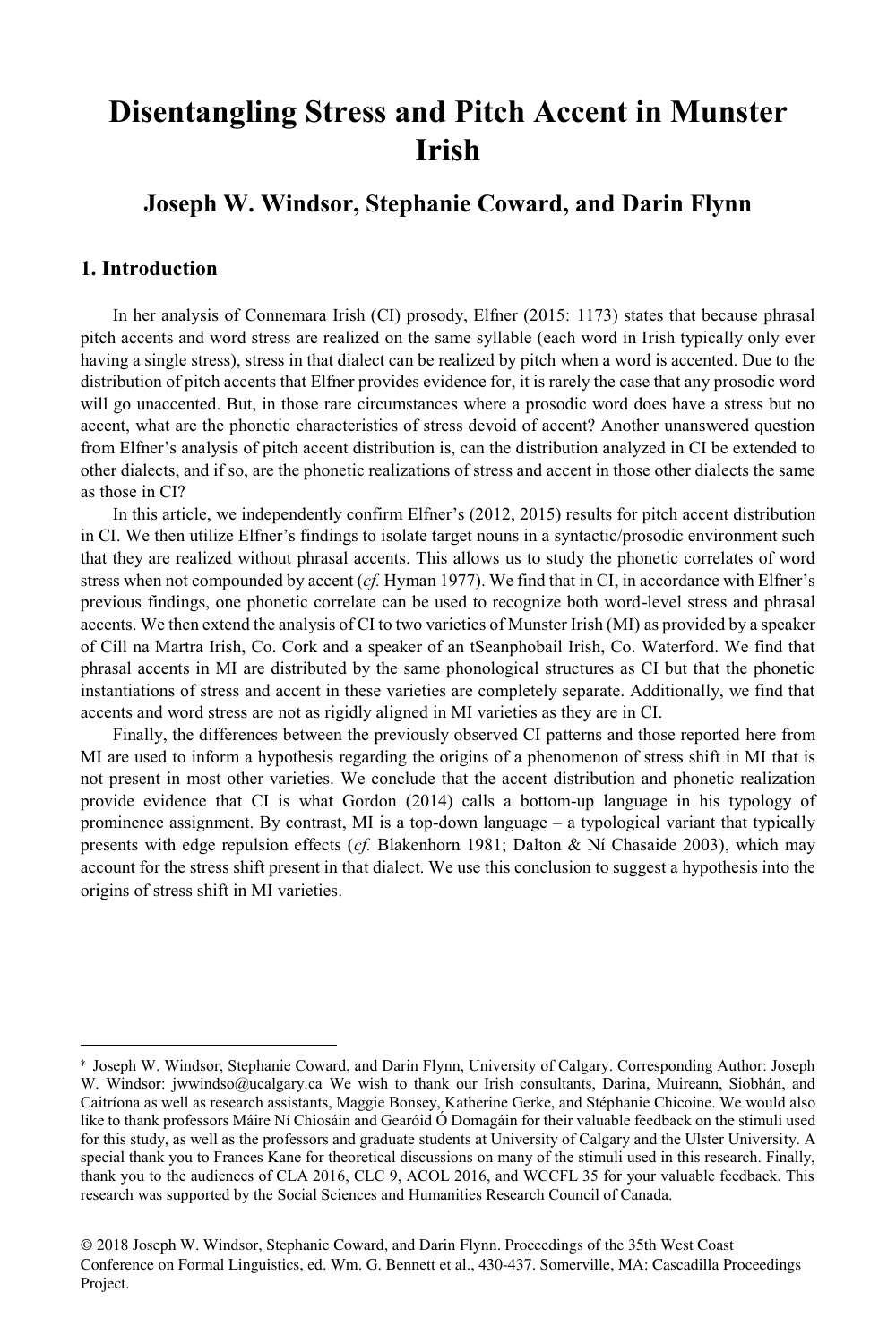#### *1.1. Accent distribution*

Using a Match Theoretic approach to the syntax-phonology interface (Selkirk 2009, 2011), Elfner (2012, 2015) discovered that the distribution of two types of pitch accents could be predicted by the syntactic structure of an utterance. Using the constraint ranking BINARITYMINIMUM (BINMIN)  $\gg$ MATCHPHRASE  $\gg$  MATCHWORD (defined below), Elfner showed how the prosodic hierarchy of an utterance was nearly isomorphic to the structure at syntactic spell-out.

(1) BINARITYMINIMUM (BINMIN) (Elfner 2015: 1180)

A φ constituent in the prosodic representation must dominate a minimum of two ωs.

- (2) MATCHWORD (Selkirk 2011: 439) A word in syntactic constituent structure must be matched by a corresponding prosodic constituent, call it ω, in phonological representation.
- (3) MATCHPHRASE (Selkirk 2011: 439)

A phrase in syntactic constituent structure must be matched by a corresponding prosodic constituent, call it φ, in phonological representation.

Elfner used the constraints in  $(1-3)$  to show how XPs in the syntactic structure were matched as phonological phrases (φ) in prosodic structure with one important exception for the present analysis: non-branching adjective phrases (APs) violate BINMIN if matched as a φ, and were therefore realized only as ωs.

By using the structure created by the above constraints, Elfner examined the distribution of phrasal accents in various CI utterances and concluded that each φ provides an HL accent to its rightmost daughter (solid-line arrows) and that each φnon-min provides an LH accent to its leftmost daughter (dottedline arrows), as depicted in (4a). Utilizing the same constraints to form prosodic structure, Windsor (2016) concluded that demonstratives (*seo* 'this', *sin* 'that', and *siúd* 'yon') dominate DPs and provide the structure necessary to force a pitch accent onto otherwise accentless object nouns, as depicted in (4b):

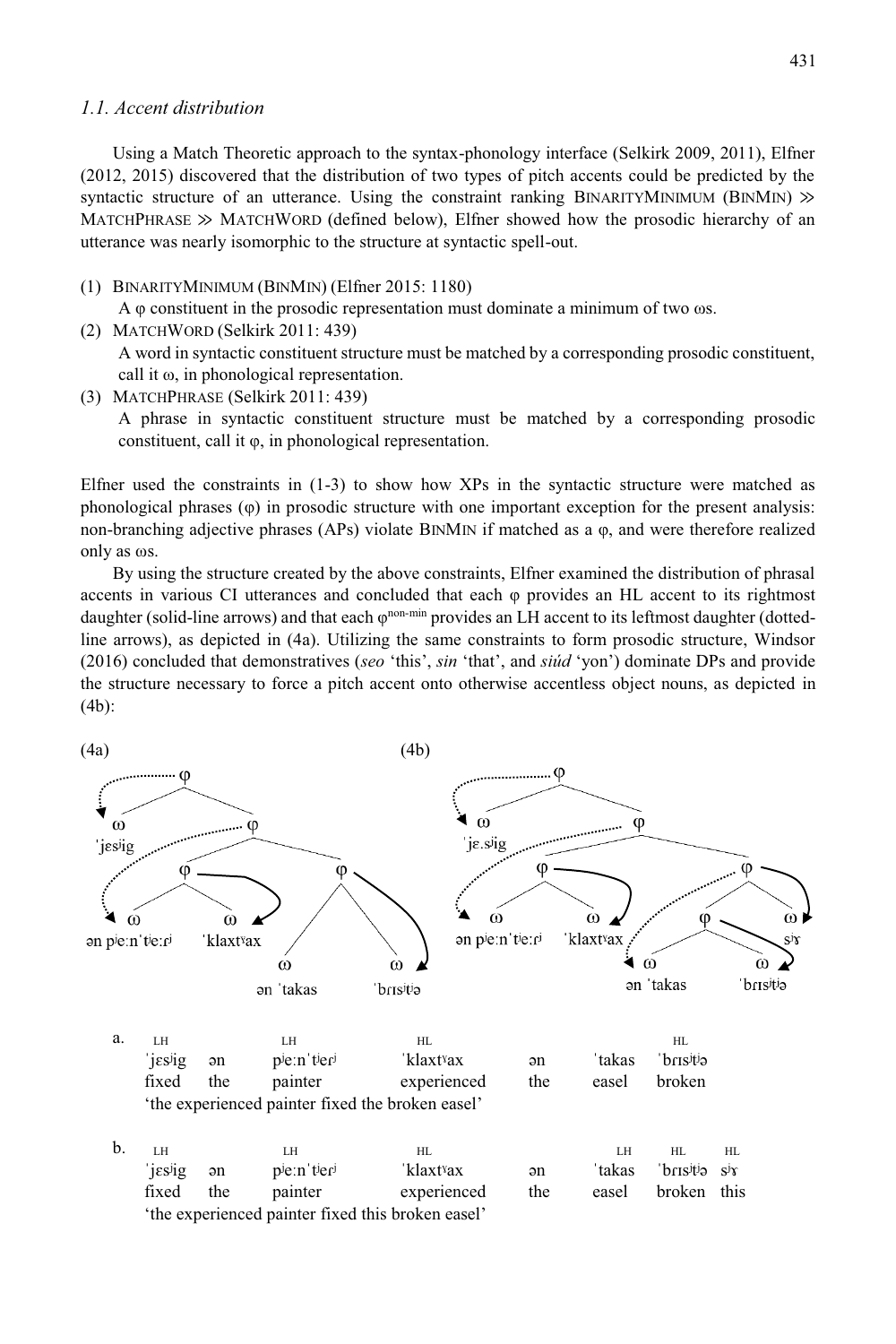The differences between the structures in (4a) and (4b) above allow a lexical item to be elicited both with and without a pitch accent in the same position within the breath group, thus allowing the direct comparison between the two forms. Further, it provides a frame for eliciting an accentless lexeme for the study of stress which is not compounded by accent.

#### *1.2. Extending the analysis to Munster Irish*

The distribution of phrasal accents was established for CI in Elfner (2012, 2015) and in Windsor (2016). Bennett *et al.,* (forthcoming) suggest that the same distribution of accents was found in Ulster Irish, examining the variety spoken in Donegal. They suggest that the primary difference in the realization of pitch accents across Irish dialects "resides in the shape of the tunes used rather than their distributions" (personal correspondence 2017) (see also Quiggin 1906 or Dalton & Ní Chasaide 2005, 2007). Before investigating the phonetics of stress and accent in MI, it was first necessary to confirm that the distribution of accents followed the same pattern in that dialect. That confirmation was done by testing the difference between dialects based on accent realization on nouns in subject position (Subject Condition), in object position (Object Condition), and in object position modified by a demonstrative (Demonstrative Condition) using a chi-squared test in R (R core team 2013). The results of the chisquared test are presented in Table 1:

|                         | <b>Subject Condition</b> |       | <b>Object Condition</b> |       | Demonstrative Condition |       |
|-------------------------|--------------------------|-------|-------------------------|-------|-------------------------|-------|
|                         | Cì                       | MI    |                         | MI    |                         | Ml    |
| Pitch accent<br>present | 57                       | 45    | 21                      | 15    | 55                      | 40    |
| Pitch accent<br>absent  | 19                       | 14    | 55                      | 41    | 21                      | 19    |
|                         | 0.029061                 |       | 0.011631                |       | 0.33296                 |       |
|                         |                          | 0.865 |                         | 0.914 |                         | 0.564 |

**Table 1:** Confusion matrix of accent distribution in CI and MI with chi-squared tests

As can be determined by the results presented in Table 1, there are no significant differences between the two dialects in terms of accent distribution. Using further chi-squared tests to account for the presence or absence of pitch accents using the combined numbers above, we can conclude that pitch accents can differentiate between nouns in subject vs. object conditions ( $[\chi^2 = 63.32; p \le 0.001]$ ) and between nouns in object vs. demonstrative conditions ( $[\chi^2 = 50.6192; p \lt 0.001]$ ), but not between nouns in subject vs. demonstrative conditions ( $[\chi^2 = 0.92; p = 0.337]$ ). These results show that there is no significant difference between the two dialects in terms of accent realization, but that there is a significant contrast between accent realization in object versus demonstrative conditions: Accents are not realized in the object condition but are realized in the demonstrative condition.

#### *1.3. On stress shift in Munster Irish*

While stress is realized on the left edge of the word in CI with very few exceptions, a pattern of stress shift to the second or third syllable is one of the major distinguishing characteristics of the MI dialect. There is little consensus about the prosodic representations of lexemes with shifted stress in MI – whether they are best accounted for by a particular prosodic structure such as the colon, recursive metrical feet, or recursive syllable structure (Green 1996, 1997; Gussmann 1997; Thrift 1999; Ó Sé 2008; Iosad 2013) – but it is generally agreed upon that stress is shifted to a heavy syllable, maximally the third syllable from the left edge of the word. As shown in (5) below, alignment of stress to the left edge of the word remains the default pattern in MI, and an initial syllable is stressed if heavy unless it is immediately followed by another heavy syllable.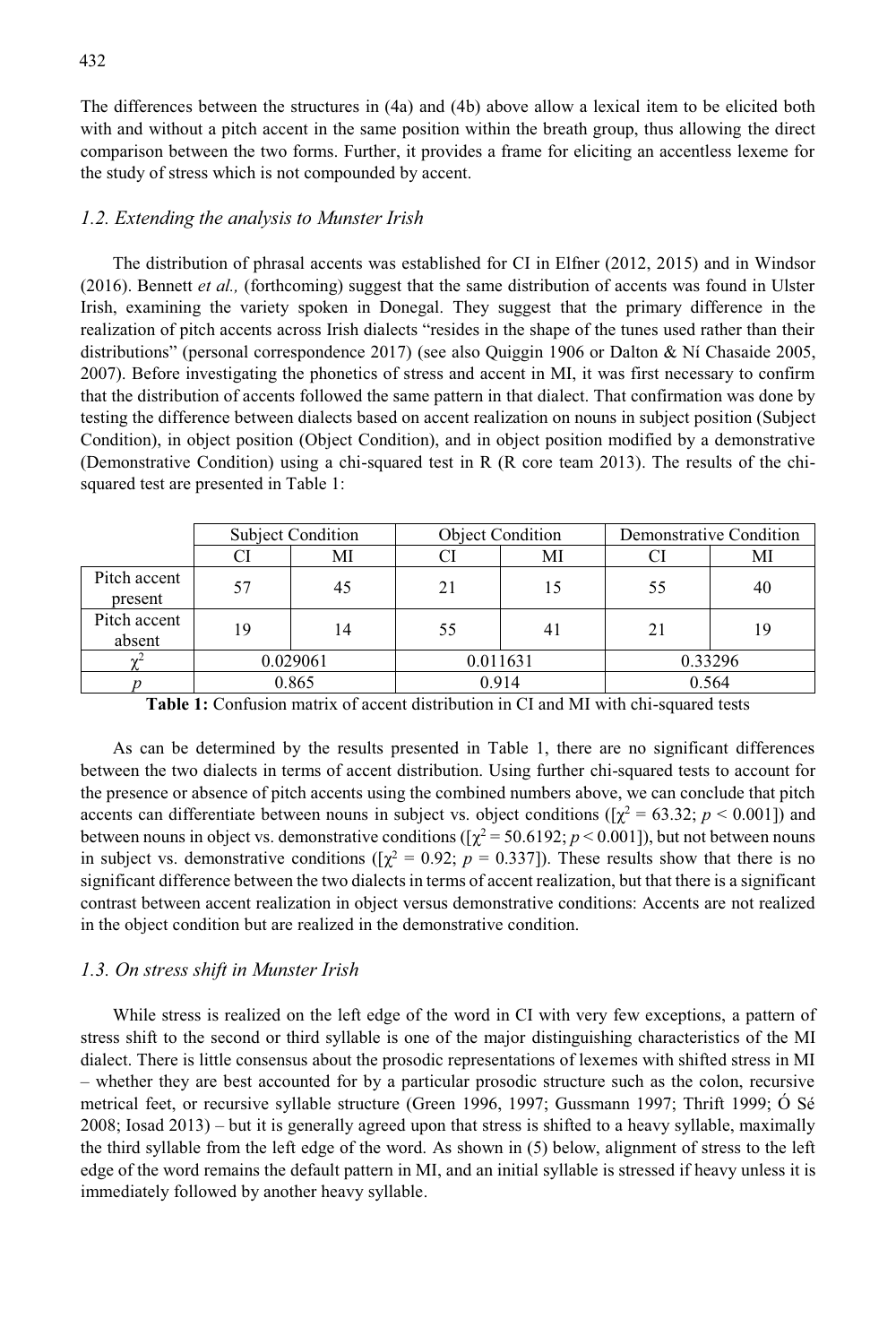Iosad (2013 and references therein) analyzes a heavy syllable as one containing a long vowel and argues that coda consonants (at least in MI) are non-moraic, or at least do not add to syllable weight.<sup>1</sup> He provides the following list compiled from Ó hÓgain (1984) and Ó Sé (2000) as examples of the possible syllable templates and of how stress is allocated in MI.2

|    | . .         |                |                                        |                   |
|----|-------------|----------------|----------------------------------------|-------------------|
| a. | ĹL          | Carraig        | [ˈkarıgʲ]                              | 'rock, boulder'   |
| b. | <b>LLL</b>  | Clagarnach     | [ˈklagərnex]                           | 'clattering'      |
| c. | <b>LLLL</b> | Armacach       | [ˈarəməkəx]                            | 'tender'          |
| d. | ĹLLH        | Imleacán       | [ˈimʲɪlʲəkaːn]                         | 'navel'           |
| e. | ĤL          | Álainn         | $\lceil \alpha \cdot \ln \eta \rceil$  | 'nice, beautiful' |
| f. | <b>HLL</b>  | Cúramach       | ['kuːrəməx]                            | 'careful'         |
| g. | <b>HLH</b>  | Údarás         | ['uːdəraːs]                            | 'authority'       |
| h. | <b>HLHL</b> | Údaráiseach    | ['uːdəraːfəx]                          | 'authoritative'   |
| i. | <b>HLHH</b> | Amparánaíocht  | ['oumpara:ni:xt]                       | 'ungainliness'    |
| j. | LH          | Cailín         | $\lceil ka'l^{j}i:n \rceil$            | 'girl'            |
| k. | LĤL         | Coiméadann     | [k <sup>j</sup> 1'm <sup>j</sup> a:dn] | '(s/he) observes' |
| 1. | LHH         | Bithiúntaíocht | $[bj$ r'hu:nti:xt]                     | 'villany'         |
| m. | LLH         | Ceannaitheoir  | [kʲanəˈhoːrʲ]                          | 'buyer'           |
| n. | <b>LLHH</b> | Amadántaíocht  | [əməˈdɑːntiːxt]                        | 'foolishness'     |
| 0. | HĤ          | Díomhaoin      | $[d^{j}i]'$ vi:n <sup>j</sup>          | 'idle'            |
| p. | <b>HHL</b>  | Ógánach        | $\lceil$ o: 'ga:nəx]                   | 'young man'       |
| q. | HĤH         | Amhránaí       | [uːˈrɑːniː]                            | 'songs'           |
|    |             |                |                                        |                   |

(5) Word types and stress in MI (Ó hÓgain 1984 and Ó Sé 2000 qtd. in Iosad 2013: 68)

All the forms provided in (5) are realized with initial stress in CI, unlike in MI. This dialectal difference raises another interesting question: is accent aligned to the left edge of a  $\omega$ , to the stressed syllable, or do alignment strategies differ according to dialect?<sup>3</sup>

### **2. Methodology**

 $\overline{a}$ 

Using the type of sentences provided in (4a, b) above, 40 target nouns were embedded into sentences in each of the three conditions and randomized with 40 filler tokens for a total of 160 sentences. Four participants were recruited to provide production data. To independently confirm the results of Elfner (2012, 2015), two female native speakers (18-25 years old) were recruited from the same dialect region used in the Elfner's study, from the town of an Ceathrú Rua, Co. Galway. One female native speaker in the same age range as the Galway speakers was from Cill na Martra, Co. Cork, and the other MI speaker was a female native speaker aged between 30-40 years old from an tSeanphobail, Co. Waterford. All participants use Irish on a daily basis outside of academic settings.

Participants were presented the 160 sentences using Powerpoint, asked to read the sentences to themselves, and then say them as naturally as possible – as if speaking to a friend. Elicitations were conducted entirely through the medium of Irish. Sessions were recorded on a Zoom H4n digital stereo recorder with internal microphones set to 90° and recording level set to 90. A windsock was used over the device to eliminate any background noise that existed in the rooms.

The elicited data were loaded into Praat (Boersma  $\&$  Weenink 2016) for analysis. The target nouns in each of the sentences were isolated and syllables were analyzed for maximal, minimal, mean, and

<sup>&</sup>lt;sup>1</sup> Ní Chiosáin (1991) explains epenthetic vowels in words like *gorm* 'blue' (/gorm/  $\rightarrow$  [gorəm]) as the result of a condition on maximally bimoraic syllables with epenthesis used to prevent the two sonorant coda consonants from creating one superheavy syllable.

<sup>2</sup> Words containing four or more syllables are exceedingly rare in Irish.

<sup>3</sup> The target noun *siompóisiam* 'symposium' was eliminated from the studies reported here because it presented as a loanword, maintaining English-like stress. However, the pitch accent elicited on this target from CI speakers did align with the stress, which was realized on the second syllable. This fact alone suggests that, at least in CI, accent is aligned to the stressed syllable, not the word edge.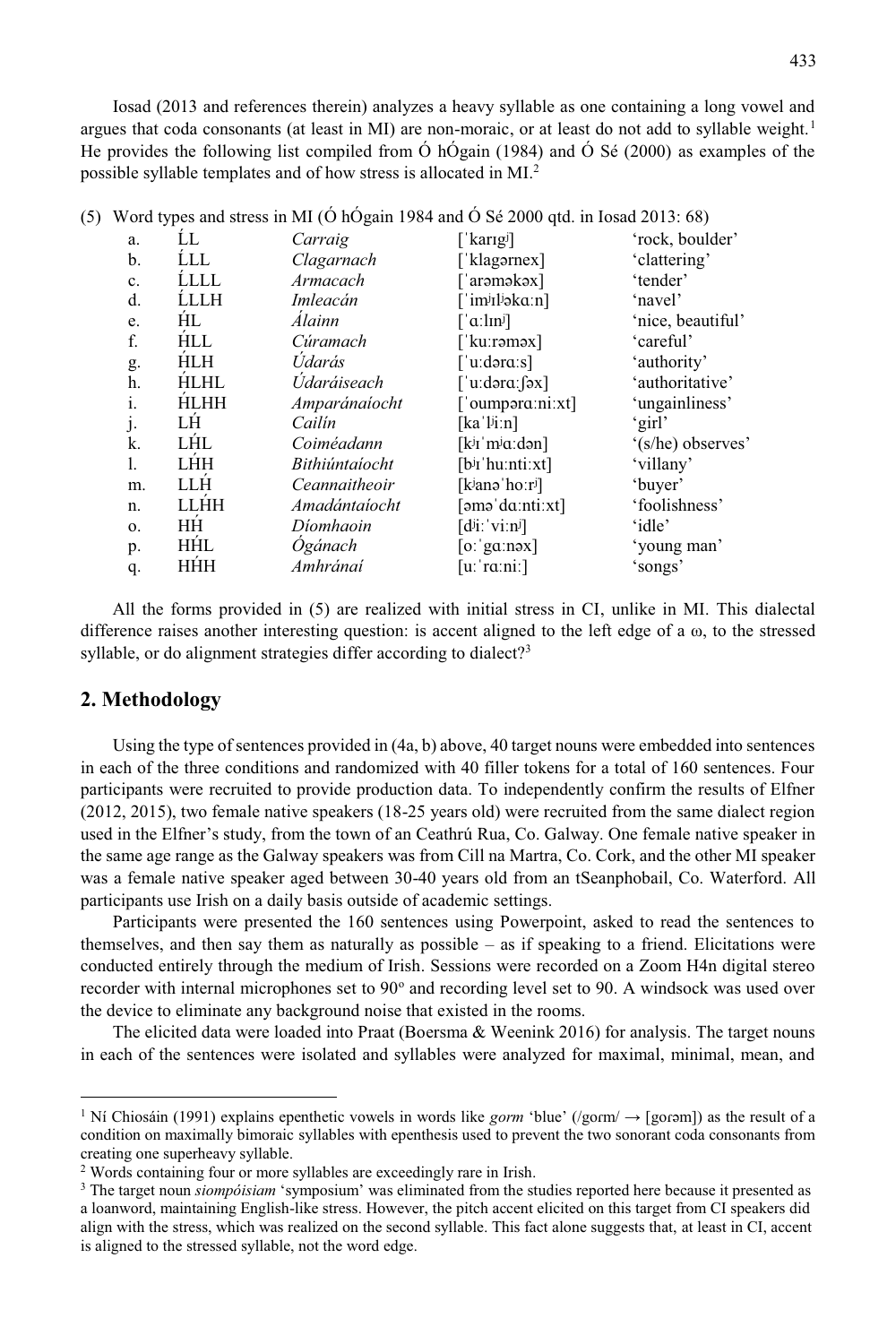range of both pitch (Hz) and amplitude (dB). Vowel length (ms) was also recorded. The same syllables were measured in both accented (demonstrative condition) and accentless (object condition) nouns for direct comparison. Immediately adjacent syllables were also measured for the same variables to allow for subsequent analyses of stress. If a noun had final stress (*i.e*., did not have a syllable directly following the stressed syllable), the token was eliminated from the study.

All of the phonetic data was analyzed in R (R core team 2013) using a Generalized Linear Model with binomial distribution to discover the predictors of accent and stress. Differences between dialects and token types (*i.e*., stress-initial vs. shifted-stress tokens) were also evaluated in R using chi-squared tests.

#### **3. The phonetics of stress and accent**

*3.1. Measures of stress and accent*

|                       | CI                                 | МI                                 |
|-----------------------|------------------------------------|------------------------------------|
| $\varphi$ -Prominence | Range Hz: Mean Hz                  | Min Hz: Mean Hz                    |
| (accent)              | $[G2(1, 435) = 10.016; p = 0.001]$ | $[G2(1,352) = 30.714; p = 0.003]$  |
|                       | Range Hz : Range dB                |                                    |
| ω-Prominence          | $[G2(1,139) = 8.4895; p = 0.007]$  | Max Hz: Range dB: Max dB           |
| (stress)              | Max Hz: Range dB                   | $[G2(1,107) = 11.1146; p = 0.012]$ |
|                       | $[G2(1,140) = 11.8231; p < 0.001]$ |                                    |

The phonetic correlates of stress and accent are represented below in Table 2:

**Table 2:** Phonetic correlates of stress and accent by dialect

The general phonological conclusions we can reach, based on the statistical testing, are that accent can be predicted by an interaction with the mean pitch (Mean Hz), and that stress can be predicted by an interaction with the range of amplitude change across the syllable (Range dB). The difference between the two dialects lays in which variables interact with Mean Hz/Range dB to produce the significant result. Vowel length was not found to be a significant predictor of prominence in any of the models tested.4

Considering the CI dialect, we can see from Table 2 that there is a common correlate used to predict both accent and stress in this dialect: both accent and stress can be predicted based on interactions with the range of pitch across the syllable (Range Hz). Accent is predicted based on an interaction between the range of pitch across the syllable (Range Hz) and the mean pitch in the syllable (Mean Hz). Stress is predicted based on two interactions with the range of amplitude change across the syllable (Range dB), one with the range of pitch across the syllable (Range Hz), and one with the maximal pitch (Max Hz).

The MI dialect differs from CI in that the interactions used to predict accent and stress are somewhat different, and, more importantly for the present study, do not show that a common correlate is used to predict both accent and stress. Once again, we can see from Table 2 that accent can be significantly predicted by an interaction between the minimum level of pitch (Min Hz) and the mean level of pitch (Mean Hz). Stress, on the other hand, was significantly predicted by a three-way interaction between the maximal pitch (Max Hz), the range that amplitude changed across the syllable (Range dB), and the maximum amplitude (Max dB). We draw your attention specifically to the fact that there is no common phonetic correlate that is used both in the prediction of accent and stress in MI.

We will return to the importance of the fact that there is a common correlate for predicting stress and accent in CI, but not in MI in §4, but first, we review findings on the temporal alignment of stress and accent which will bear on that discussion.

 $\overline{a}$ 

<sup>&</sup>lt;sup>4</sup> A Linear Discriminate Analysis failed to accurately classify /i/ yowels, for example, as belonging to stressed or unstressed syllables 50% of the time, performing exactly at chance.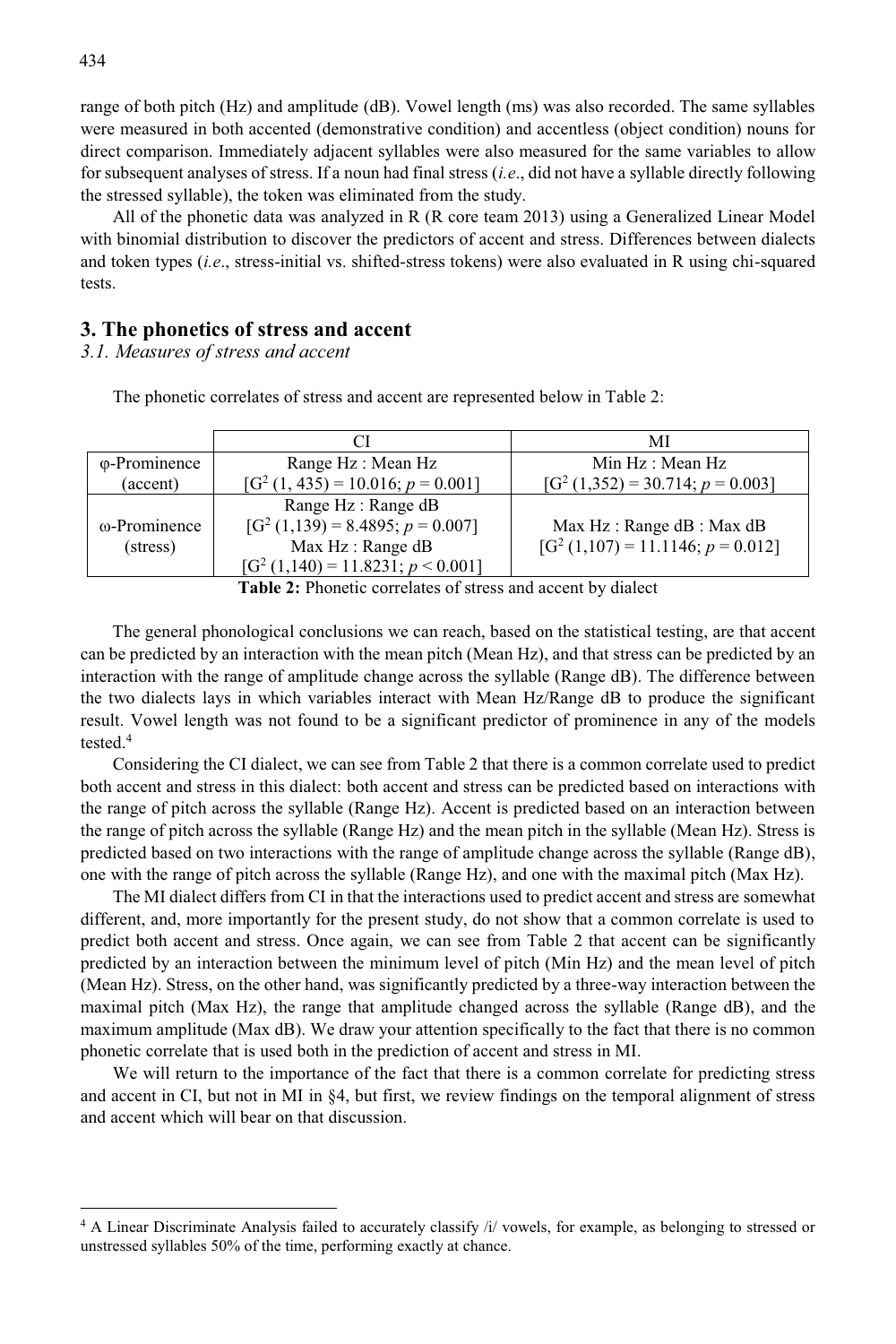#### *3.2. Temporal alignment of stress and accent*

In the CI dialect, as stated when referencing Elfner (2015) in §1, accents are invariably realized on the stressed syllable of a given lexeme. No CI tokens elicited for the present study displayed any misalignment of stress and accent (*cf.* fn. 3 above). The same cannot be said of the MI dialects. Temporal misalignment of stress and accent was observed in 34% of MI tokens analyzed in the present study. Lexemes with shifted stress displayed misalignment in a little over 50% of tokens, accounting for 70% of the misalignment found overall. Table 3 below gives the number of tokens in each category and the significant differences between columns.

|            | All Speakers/Tokens |  | MI Speakers Only |                |  |
|------------|---------------------|--|------------------|----------------|--|
|            |                     |  | Stress-initial   | Shifted stress |  |
| Aligned    |                     |  |                  |                |  |
| Misaligned |                     |  |                  |                |  |
| $\sim$     | 54.872              |  | 14.06            |                |  |
|            | < 0.001             |  | ${}^{< 0.001}$   |                |  |

**Table 3:** Analysis of stress-accent alignment by dialect and stress type

As can be seen in Table 3, the amount of misalignment evidenced in all tokens is significantly different between MI and CI (the latter of the two displayed no misalignment). Looking only at the MI speakers, misalignment was evidenced more often in tokens with shifted stress than those with initial stress, a significant difference between the two groups. Like the fact that CI stress and accent have a common phonetic correlate for both stress and accent but MI does not, the fact that MI displays significantly more stress-accent misalignment than CI, especially in shifted stress tokens, is also important for the discussion of how these phonetic facts support a hypothesis on the diachronic origins of stress shift in MI due to tonal crowding and edge repulsion effects (Gordon 2014).

#### **4. Discussion: Temporal misalignment, edge repulsion, and stress shift**

The principal phonetic findings of this study are that there is a common variable used in the realization of both stress and accent in CI, but no common variable that can be used to predict both levels of prominence in MI dialects. Additionally, in the CI dialect where there is a common phonetic predictor for stress and accent, the two levels of prominence are realized on the same syllable – almost always at the left edge of the word (*cf.* fn. 3 above). The MI dialect, on the other hand, displays a higher rate of temporal misalignment between stress and accent, and a higher rate again when stress-initial tokens are compared to shifted stress tokens (as summarized in Table 3 above showing that the differences are significant). We now discuss these findings with respect to Gordon's (2014) typology of prominence and we suggest that the tonal crowding and edge repulsion effects described therein provide a plausible diachronic explanation for stress shift in MI varieties.

In his description of prominence assignment, Gordon (2014) describes two typological variants: languages that assign  $\omega$  and  $\varphi$  prominence top-down, and languages that assign those prominences bottom-up. Based on the results of this study, we find that CI is consistent with a bottom-up approach to prominence assignment: the fixed alignment of stress and accent suggests that stress is assigned to a particular syllable and then accent from the phrase is aligned with that syllable. This fixed alignment is a hallmark of bottom-up languages where prominence from several levels of the prosodic hierarchy are all realized on the same syllable. The variable alignment strategies of MI speakers are consistent with a top-down approach to prominence assignment: the accent is assigned by the phrase independently of where word stress is assigned. Variable alignment is a hallmark of top-down languages according to Gordon's typological study, where accent is frequently found to not associate with the primary stressed syllable of the word.

Another aspect of top-down languages, and perhaps what provides the diachronic pressure for accent and stress to be realized on separate syllables, is tonal crowding. Tonal crowding occurs when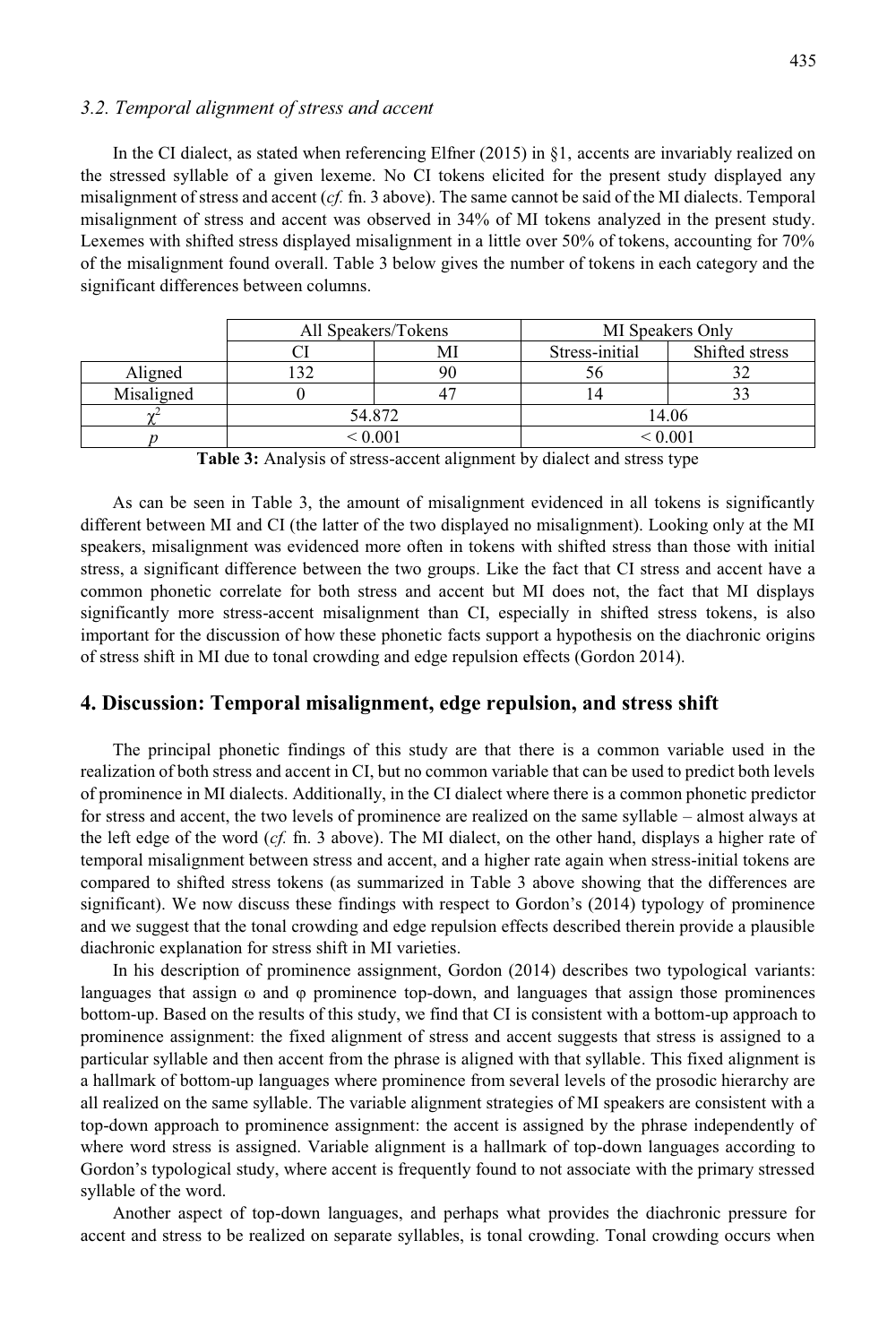multiple tones are realized on a single syllable. The realization of multiple tones on a single syllable in turn leads to edge repulsion effects where one of the tones is forced away from the edge of the word that it typically aligns with in order to prevent tonal crowding. Gordon considers edge repulsion effects at the left edge of a φ relatively week. He hypothesizes that such examples of tonal crowding would stem from an interaction with the left edge of an utterance. However, in the case of MI, we observe that the interacting tones are at the levels of the  $\omega$  and  $\varphi$ . These prosodic constituents provide a stronger motivation for edge repulsion effects than the utterance would (being more robust in the input). Therefore, we extend Gordon's analysis to MI to suggest that these effects may explain the phonetic conclusions of the present study. Our hypothesis is that since CI uses a common phonetic cue to realize both stress and accent, this minimizes the effect of tonal crowding: one tone serves two purposes, rather than having two separate tones realized on a single syllable. However, since MI varieties have no common phonetic correlate to realize stress and accent, realizing both tones on a single syllable would lead to tonal crowding. The tonal crowding that would have been present in MI could in turn lead to edge repulsion effects, providing diachronic pressure to realize the two tones on separate syllables, which could in turn be phonologized as a stress-shift rule.

This hypothesis is consistent with the phonetic data examined in the present study, which provides evidence in support of the intuitions of Dalton  $\&$  Ní Chasaide (2003) who suggest, in passing, that the patterns of MI stress shift may have developed from a temporal misalignment with pitch accents (*cf.* Blakenhorn 1981). This hypothesis also explains why misalignment is significantly more common in tokens displaying shifted stress (stress shift being the phonologized process to resolve tonal crowding), but is still attested in tokens with initial stress – the accent being realized outside of the default position on the left edge of the word, on a later syllable.

### **5. Conclusion**

The data presented here support the hypothesis that a primary difference between CI varieties and MI varieties distills down to typological differences in stress assignment: CI is a bottom-up prominence assigning variety and MI is a top-down stress assigning variety (in Gordon's 2014 terminology). We can draw no firm conclusions as to the direction of change which ultimately resulted in a stress shift phenomenon in MI varieties. However, the phonetic data provided here are consistent with the hypothesis that the phonetic implementation of stress and accent in MI varieties lead to tonal crowding which provided diachronic pressure to move either stress or accent away from the left edge of the word. That diachronic process, under the present hypothesis, would have eventually been phonologized as a stress shift phenomenon.

The opposite direction of change, that stress shift facilitated the realization of stress and accent by separate phonetic cues, is a plausible alternative hypothesis, though perhaps not quite as probable given that misalignment only occurred in 34% of analyzed tokens. If stress shift was the catalyst that caused the different levels of prominence to be implemented using different phonetic strategies rather than vice versa, one might expect the temporal misalignment of the two tones to be far more regular across all tokens. On the other hand, if tonal crowding was the catalyst for the change leading to the eventual phonologization of the stress shift patterns, one might expect to find significantly more temporal misalignment in those tokens; this is exactly what was found, with 70% of the misalignment being observed in tokens with shifted stress.

While we find the evidence presented here compelling, we simply cannot make a firm conclusion as to what the diachronic catalyst of change was. Further study of other varieties of Irish is needed to support or reject the hypothesis advanced here. In particular, this study should be replicated on varieties spoken in East Mayo which, although being a regional variety within the Connemara dialect area, show similar stress shift patterns to varieties spoken in Munster (Lavin 1957; Dillon 1973; Green 1997). If the hypothesis advanced here is correct, one would expect the same phonetic patterns found in MI to hold true of the varieties spoken in East Mayo. Similarly, although the precise measurements of tonal alignment were different from the present study, Dalton & Ní Chasaide (2007) suggest that there is alignment variation between micro-dialects of CI and suggest that a variety spoken on Inis Oirr, Co.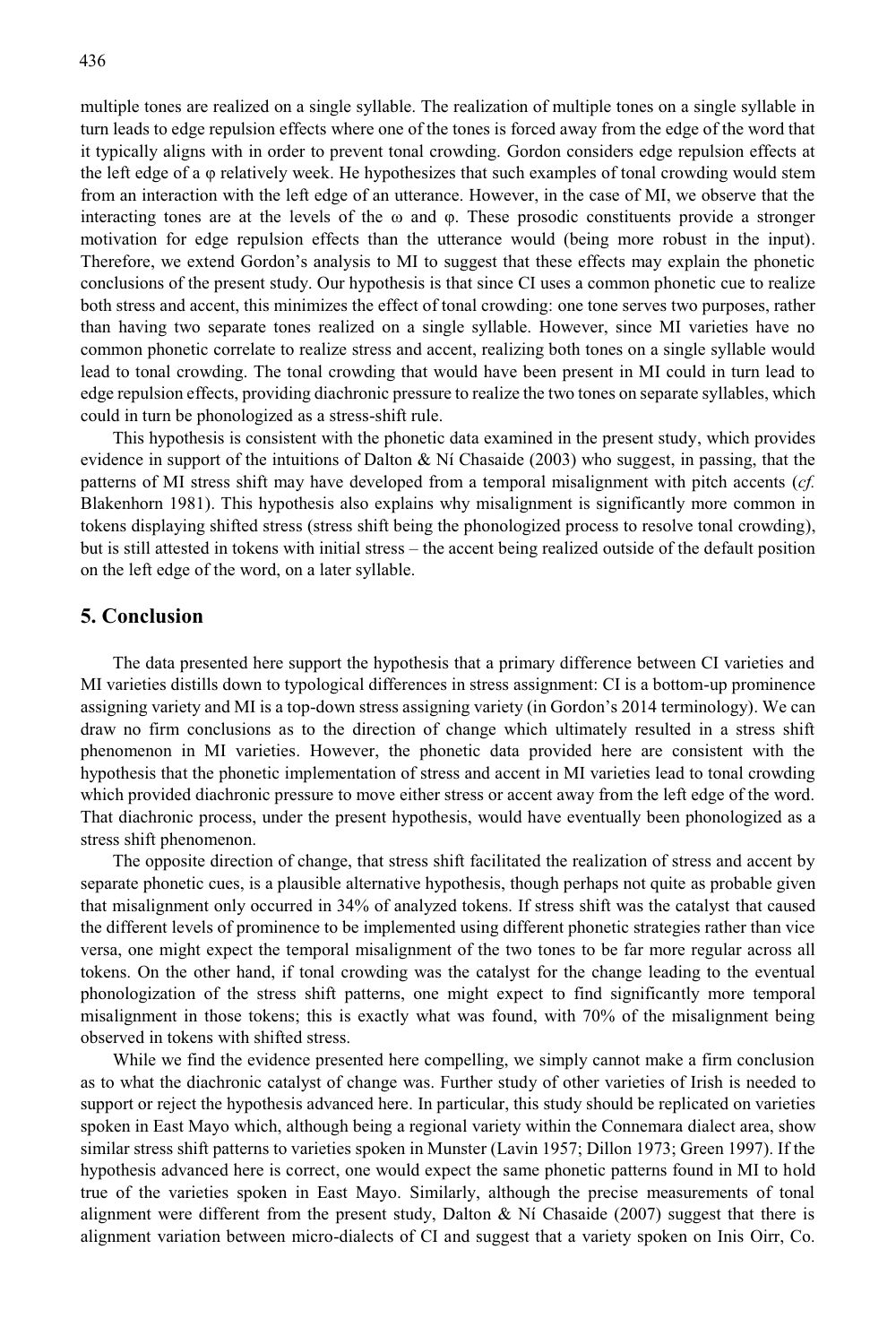Galway has a more variable alignment strategy for pitch targets than the nearby variety spoken in Cois Fharraige (very near to the Ceathrú Rua variety examined in the present study). It would be enormously beneficial to examine the alignment of pitch and accent, as well as the phonetic correlates of each, in that regional variety as well. Finally, cross-linguistically, one might expect that other languages described in Gordon's (2014) typology as top-down languages would show similar phonetic patterns to those found here in the Cill na Martra and an tSeanphobail varieties.

## **References**

Bennett, Ryan, Emily Elfner, & Jim McCloskey. Forthcoming. Prosody, focus and ellipsis in Irish. *Language*.

Blakenhorn, Virginia S. 1981. Pitch, quantity and stress in Munster Irish. *Éigse* 18, 225–250.

- Boersma, Paul & David Weenink. 2016. Praat: Doing phonetics by computer [Computer program]. Version 5.3.56, retrieved 25 September 2013 from http://www.praat.org/.
- Dalton, Martha, & Ailbhe Ní Chasaide. 2003. Modelling intonation in three Irish dialects. In Maria-Josep Sole, Daniel Recasens, & Joaquin Romero (eds.), *Proceedings of the 15th* ́ *International Congress of Phonetic Sciences* (ICPhS 2003), Barcelona, 3–9 August 2003, 1073–1076. Adelaide: Causal Productions.
- Dalton, Martha, & Ailbhe Ní Chasaide. 2005. Tonal alignment in Irish dialects. *Language and Speech*, 48, 441– 464.
- Dalton, Martha, & Ailbhe Ní Chasaide. 2007. Melodic alignment and micro-dialect variation in Connemara Irish. In Carlos Gussenhoven & Tomas Riad (eds.), *Tones and tunes,* Vol. 1, 293–315. Berlin: Mouton de Gruyter.

Dillon, Myles. 1973. Vestiges of the Irish dialect of East Mayo. *Celtica* 10, 15–21.

- Elfner, Emily. 2012. Syntax-prosody interactions in Irish. PhD dissertation, University of Massachusetts, Amherst.
- Elfner, Emily. 2015. Recursion in prosodic phrasing: Evidence from Connemara Irish. *Natural Language & Linguistic Theory* 33, 1169–1208.
- Gordon, Matthew. 2014. Disentangling stress and pitch accent: A typology of prominence at different prosodic levels. In Harry Van Der Hulst (ed.), *Word stress: Theoretical and typological issues,* 83–119*.* New York: Cambridge University Press.

Green, Antony D. 1996. Stress placement in Munster Irish. *CLS* 32, 77–92.

- Green, Antony D. 1997. The prosodic structure of Irish, Scots Gaelic, and Manx. PhD dissertation, Cornell University.
- Gussmann, Edmund. 1997. Putting your best foot forward: Stress in Munster Irish. In Josephson Folke (ed.), *Celts and Vikings: Proceedings of the Fourth Symposium of Societas Celtologica Nordica,* 103–133. Gothenburg: University of Gothenburg.
- Hyman, Larry. 1977. On the nature of linguistic stress. In Larry Hyman (ed.), *Studies in stress and accent,* 37–82. Los Angeles: University of Southern California.
- Iosad, Pavel. 2013. Head-dependent asymmetries in Munster Irish prosody. *Nordlyd* 40, 66–107.

Lavin, Thomas J. 1957. Notes on the Irish of East Mayo. *Éigse* 8, 309–321.

Ní Chiosáin, Máire. 1991. Topics in the phonology of Irish. PhD dissertation, University of Massachusetts, Amherst.

Ó Sé, Diarmuid. 2008. Word stress in Munster Irish. *Éigse* 36, 87–112.

Quiggin, Edmund Crosby. 1906. *A dialect of Donegal.* Cambridge: Cambridge University Press.

- R core team. 2013. R: A language and environment for statistical computing. R Foundation for Statistical Computing, Vienna, Austria. http://www.R-project.org/.
- Selkirk, Elisabeth O. 2009. On clause and intonational phrase in Japanese: The syntactic grounding of prosodic constituent structure. *Gengo Kenkyu* 136, 35–73.
- Selkirk, Elisabeth O. 2011. The syntax-phonology interface. In John Goldsmith, Jason Riggle, & Alan C. L. Yu (eds.), *The handbook of phonological theory*, 2nd edn., 435–84. Malden: Wiley-Blackwell.
- Thrift, Erica. 1997. A reanalysis of Munster Irish stress. *Calgary Working Papers in Linguistics* 19, 9–22.
- Windsor, Joseph W. 2016. Prosodic evidence for the syntactic constituency of demonstratives in Irish. In Lindsay Hracs (ed.), *Proceedings of the 2016 annual conference of the Canadian Linguistics Association*. http://claacl.ca/actes-2016-proceedings/.